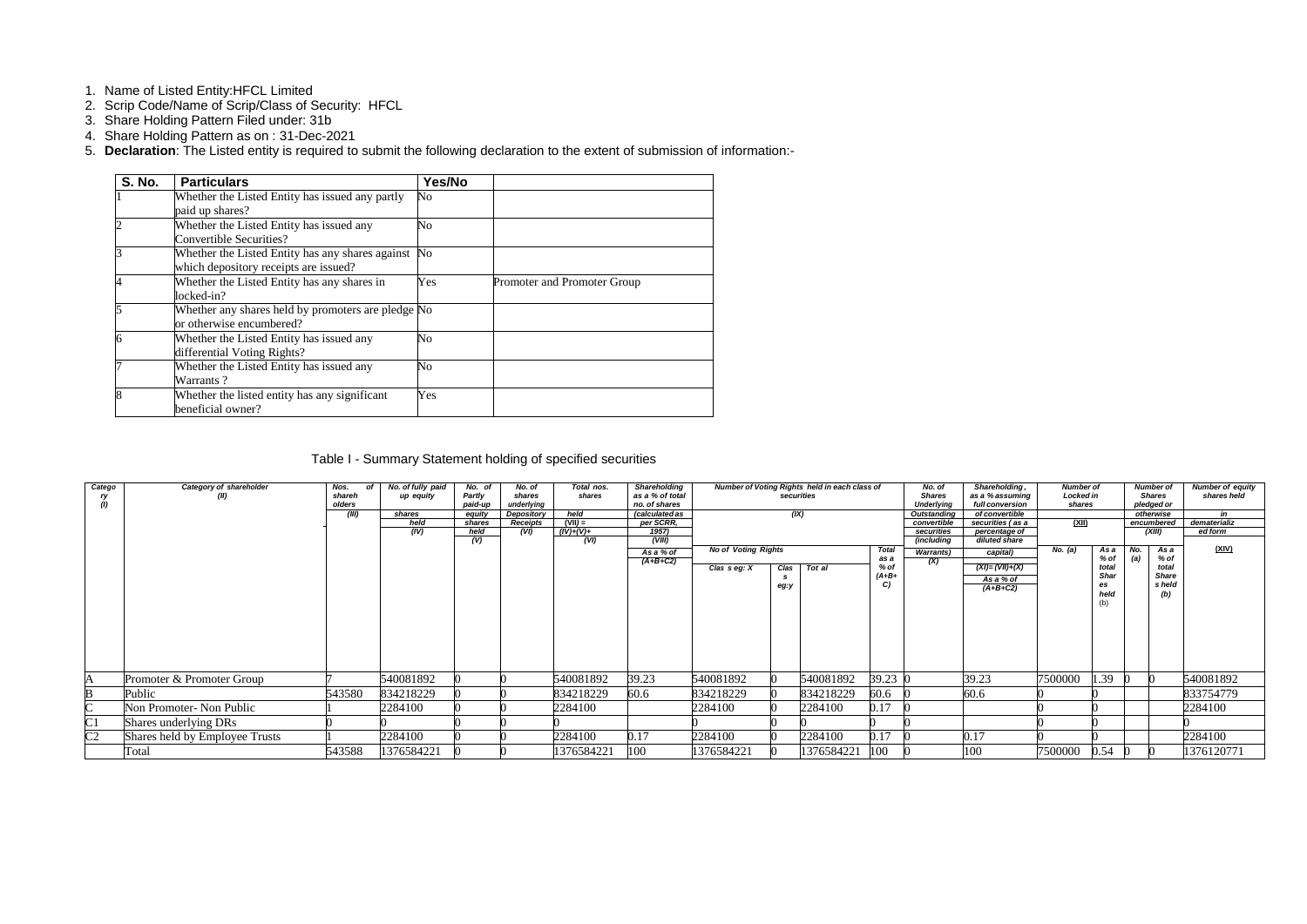## Table II - Statement showing shareholding pattern of the Promoter and Promoter Group

| Category & Name                           | No. of          | No. of          | Partly            | Nos. of              | <b>Total</b>   | <b>Sharehol</b>     | <b>Number of Voting Rights held in</b> |                          |           |                 | No. of                             | <b>Shareholdin</b>           | Number of                  |              |     | <b>Number of</b>            | <b>Number of</b>      |
|-------------------------------------------|-----------------|-----------------|-------------------|----------------------|----------------|---------------------|----------------------------------------|--------------------------|-----------|-----------------|------------------------------------|------------------------------|----------------------------|--------------|-----|-----------------------------|-----------------------|
| of the<br><b>Shareholders</b>             | shareh<br>older | fully<br>paid   | paid-up<br>equity | shares<br>underlying | nos.<br>shares | ding %<br>calculate |                                        | each class of securities | (IX)      |                 | <b>Shares</b><br><b>Underlying</b> | $q$ , as a $%$<br>assuming   | <b>Locked in</b><br>shares |              |     | <b>Shares</b><br>pledged or | equity<br>shares held |
| (1)                                       | (III)           | up              | shares            | Depository           | held           | d as per            |                                        |                          |           |                 | <b>Outstanding</b>                 | full                         | (XII)                      |              |     | otherwise                   | in                    |
|                                           |                 | equity          | held              | <b>Receipts</b>      | $(VII =$       | SCRR.               |                                        |                          |           |                 | convertible                        | conversion                   |                            |              |     | encumbered                  | dematerializ          |
|                                           |                 | share<br>s held | (V)               | (VI)                 | $IV + V + VI$  | 1957                | <b>No of Voting Rights</b>             |                          |           | <b>Total as</b> | securities<br>(including           | of<br>convertible            | No. (a)                    | As a         | No. | (XIII)<br>As a              | ed form<br>(XIV)      |
|                                           |                 | (IV)            |                   |                      |                | As a % of           |                                        |                          |           | a % of          | <b>Warrants</b> )                  | securities (                 |                            | % of         | (a) | % of                        |                       |
|                                           |                 |                 |                   |                      |                | $(A+B+C2)$          |                                        |                          |           | <b>Total</b>    | (X)                                | as a                         |                            | total        |     | total                       |                       |
|                                           |                 |                 |                   |                      |                | (VIII)              | Class X                                | Class                    | Tot al    | <b>Voting</b>   |                                    | percentage<br>of diluted     |                            | Shar         |     | share                       |                       |
|                                           |                 |                 |                   |                      |                |                     |                                        |                          |           | rights          |                                    | share                        |                            | es<br>held   |     | s held<br>(b)               |                       |
|                                           |                 |                 |                   |                      |                |                     |                                        |                          |           |                 |                                    | capital)                     |                            | (b)          |     |                             |                       |
|                                           |                 |                 |                   |                      |                |                     |                                        |                          |           |                 |                                    | $(XI) =$<br>$(VII)+(X)$ as a |                            |              |     |                             |                       |
|                                           |                 |                 |                   |                      |                |                     |                                        |                          |           |                 |                                    | % of                         |                            |              |     |                             |                       |
|                                           |                 |                 |                   |                      |                |                     |                                        |                          |           |                 |                                    | $A+B+C2$                     |                            |              |     |                             |                       |
|                                           |                 |                 |                   |                      |                |                     |                                        |                          |           |                 |                                    |                              |                            |              |     |                             |                       |
| Indian                                    |                 |                 |                   |                      |                |                     |                                        |                          |           |                 |                                    |                              |                            |              |     |                             |                       |
| Individuals/Hindu undivided Family        |                 | 7205091         |                   |                      | 7205091        | 0.52                | 7205091                                |                          | 7205091   | 0.52            |                                    | 0.52                         |                            |              |     |                             | 7205091               |
| <b>Anant Nahata</b>                       |                 | 2645000         |                   |                      | 2645000        | 0.19                | 2645000                                |                          | 2645000   | 0.19            |                                    | 0.19                         |                            |              |     |                             | 2645000               |
| Mahendra Nahata                           |                 | 4560091         |                   |                      | 4560091        | 0.33                | 4560091                                |                          | 4560091   | 0.33            |                                    | 0.33                         |                            |              |     |                             | 4560091               |
| Central Government/ State Government(s) 0 |                 |                 |                   |                      |                |                     |                                        |                          |           |                 |                                    |                              |                            |              |     |                             |                       |
| <b>Financial Institutions/ Banks</b>      |                 |                 |                   |                      |                |                     |                                        |                          |           |                 |                                    |                              |                            |              |     |                             |                       |
| Any Other (specify)                       |                 | 532876801       |                   |                      | 532876801      | 38.71               | 532876801                              |                          | 532876801 | 38.71           |                                    | 38.71                        | 7500000                    | 1.41         |     | In                          | 532876801             |
| <b>Bodies Corporate</b>                   |                 | 532876801       |                   |                      | 532876801      | 38.71               | 532876801                              |                          | 532876801 | 38.71           |                                    | 38.71                        | 7500000                    | $3.41 \ 0$   |     | n                           | 532876801             |
| <b>MN Ventures Private Limited</b>        |                 | 289640000       |                   |                      | 289640000      | 21.04               | 289640000                              |                          | 289640000 | 21.04           |                                    | 21.04                        |                            |              |     |                             | 289640000             |
| <b>NextWave Communications Private</b>    |                 | 219865000       |                   |                      | 219865000      | 15.97               | 219865000                              |                          | 219865000 | 15.97           |                                    | 15.97                        | 7500000                    | $3.41\;\;$ 0 |     |                             | 219865000             |
| Limited                                   |                 |                 |                   |                      |                |                     |                                        |                          |           |                 |                                    |                              |                            |              |     |                             |                       |
| Fitcore Tech-Solutions Pvt. Ltd.          |                 | 22400000        |                   |                      | 22400000       | 1.63                | 22400000                               |                          | 22400000  | 1.63            |                                    | 1.63                         |                            |              |     |                             | 22400000              |
| Vinsan Brothers (P) Ltd                   |                 | 671600          |                   |                      | 671600         | 0.05                | 671600                                 |                          | 671600    | 0.05            |                                    | 0.05                         |                            |              |     |                             | 671600                |
| Shanker Sales Promotion (P) Ltd           |                 | 300201          |                   |                      | 300201         | 0.02                | 300201                                 |                          | 300201    | 0.02            |                                    | 0.02                         |                            |              |     |                             | 300201                |
| Sub-Total $(A)(1)$                        |                 | 540081892       |                   |                      | 540081892      | 39.23               | 540081892                              |                          | 540081892 | 39.23           |                                    | 39.23                        | 7500000                    | .39          |     |                             | 540081892             |
| Foreign                                   |                 |                 |                   |                      |                |                     |                                        |                          |           |                 |                                    |                              |                            |              |     |                             |                       |
| Individuals (Non-Resident Individuals/    |                 |                 |                   |                      |                |                     |                                        |                          |           |                 |                                    |                              |                            |              |     |                             |                       |
| Foreign Individuals)                      |                 |                 |                   |                      |                |                     |                                        |                          |           |                 |                                    |                              |                            |              |     |                             |                       |
| Government                                |                 |                 |                   |                      |                |                     |                                        |                          |           |                 |                                    |                              |                            |              |     |                             |                       |
| Institutions                              |                 |                 |                   |                      |                |                     |                                        |                          |           |                 |                                    |                              |                            |              |     |                             |                       |
| Foreign Portfolio Investor                |                 |                 |                   |                      |                |                     |                                        |                          |           |                 |                                    |                              |                            |              |     |                             |                       |
| Any Other (specify)                       |                 |                 |                   |                      |                |                     |                                        |                          |           |                 |                                    |                              |                            |              |     |                             |                       |
| Sub-Total $(A)(2)$                        |                 |                 |                   |                      |                |                     |                                        |                          |           |                 |                                    |                              |                            |              |     |                             |                       |
| Total Shareholding of Promoter and        |                 | 540081892       |                   |                      | 540081892      | 39.23               | 540081892                              |                          | 540081892 | 39.23           |                                    | 39.23                        | 7500000                    | 1.39         |     | $\Omega$                    | 540081892             |
| Promoter Group $(A)=(A)(1)+(A)(2)$        |                 |                 |                   |                      |                |                     |                                        |                          |           |                 |                                    |                              |                            |              |     |                             |                       |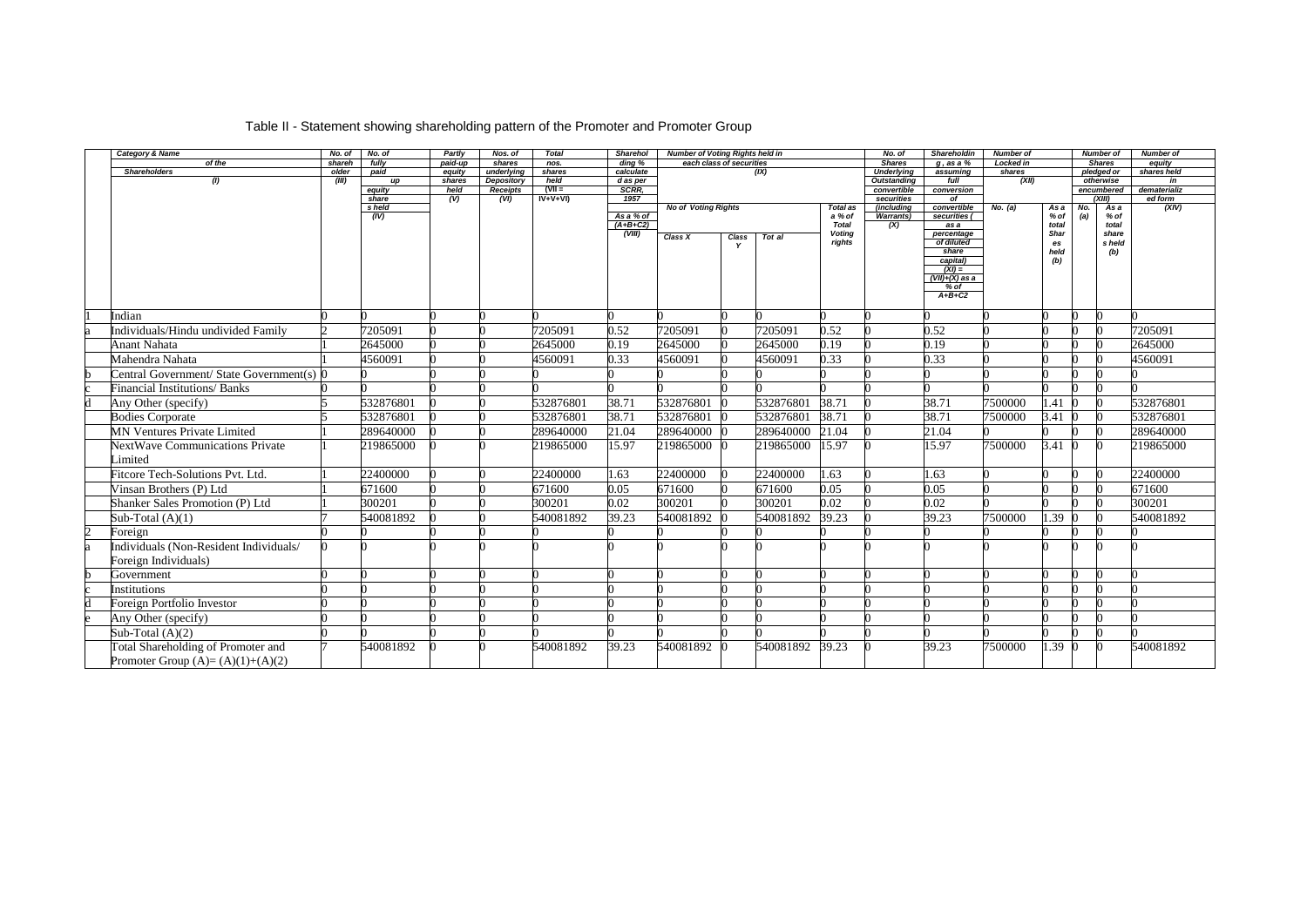## Table III - Statement showing shareholding pattern of the Public shareholder

|   | Category & Name of the Shareholders                                                    | Nos. of<br>shareh<br>older (III) | No. of fully<br>paid up equity<br>share sheld<br>(IV) | <b>Partly</b><br>paid-up<br>equity<br>shares<br>held<br>(V) | Nos. of<br>shares<br>underlying<br>Depository<br><b>Receipts</b><br>(VI) | Total nos.<br>shares held<br>$VII =$<br>$IV + V + VI$ | <b>Sharehol</b><br>ding %<br>calculate<br>d as per<br>SCRR,<br>1957 |                                       | Number of Voting Rights held in each class of<br>securities<br>(IX) |           |                                                                      | No. of<br><b>Shares</b><br><b>Underlying</b><br><b>Outstanding</b><br>convertible<br>securities | <b>Total</b><br>shareholdin g,<br>as a %<br>assuming full<br>conversion of<br>convertible |            | <b>Number of Shares</b><br>Number of<br>pledged or<br>Locked in<br>otherwise<br>shares<br>(XII)<br>encumbered (XIII) |                                         | <b>Number of equity</b><br>shares held in<br>dematerializ ed<br>form (XIV) |           |
|---|----------------------------------------------------------------------------------------|----------------------------------|-------------------------------------------------------|-------------------------------------------------------------|--------------------------------------------------------------------------|-------------------------------------------------------|---------------------------------------------------------------------|---------------------------------------|---------------------------------------------------------------------|-----------|----------------------------------------------------------------------|-------------------------------------------------------------------------------------------------|-------------------------------------------------------------------------------------------|------------|----------------------------------------------------------------------------------------------------------------------|-----------------------------------------|----------------------------------------------------------------------------|-----------|
|   |                                                                                        |                                  |                                                       |                                                             |                                                                          |                                                       | As a % of<br>$(A+B+C2)$<br><b>VIII</b>                              | <b>No of Voting Rights</b><br>Class X | Class                                                               | Tot al    | <b>Total as</b><br>a % of<br><b>Total</b><br><b>Voting</b><br>rights | (including<br><b>Warrants</b> )<br>(X)                                                          | securities (as<br>a percentage<br>of diluted<br>share capital)<br>(XI)                    | No.<br>(a) | As a<br>% of<br>total<br>Shar<br>es<br>held                                                                          | No.<br>(No t<br>ap pli<br>ca ble<br>(a) | As a<br>% of total<br>share s<br>held (Not<br>applic<br>$able)$ (b)        |           |
|   | Institutions                                                                           |                                  |                                                       |                                                             |                                                                          |                                                       |                                                                     |                                       |                                                                     |           |                                                                      |                                                                                                 |                                                                                           |            | (b)                                                                                                                  |                                         |                                                                            |           |
|   | Mutual Funds/                                                                          | 19                               | 19314431                                              |                                                             |                                                                          | 19314431                                              | 1.4                                                                 | 19314431                              |                                                                     | 19314431  | $\mathsf{I}$ .4                                                      |                                                                                                 |                                                                                           |            |                                                                                                                      |                                         |                                                                            | 19310661  |
|   | QUANT CAPITAL TRUSTEE LTD A/C<br><b>QUANT MUTUAL FUND-TAXnPLAN</b>                     |                                  | 18760272                                              |                                                             |                                                                          | 18760272                                              | 1.36                                                                | 18760272                              |                                                                     | 18760272  | 1.36                                                                 |                                                                                                 | .36                                                                                       |            |                                                                                                                      |                                         |                                                                            | 18760272  |
|   | <b>Venture Capital Funds</b>                                                           |                                  |                                                       |                                                             |                                                                          |                                                       |                                                                     |                                       |                                                                     |           |                                                                      |                                                                                                 |                                                                                           |            |                                                                                                                      |                                         |                                                                            |           |
|   | Alternate Investment Funds                                                             |                                  |                                                       |                                                             |                                                                          |                                                       |                                                                     |                                       |                                                                     |           |                                                                      |                                                                                                 |                                                                                           |            |                                                                                                                      |                                         |                                                                            |           |
|   | <b>Foreign Venture Capital Investors</b>                                               |                                  |                                                       |                                                             |                                                                          |                                                       |                                                                     |                                       |                                                                     |           |                                                                      |                                                                                                 |                                                                                           |            |                                                                                                                      |                                         |                                                                            |           |
|   | Foreign Portfolio Investors                                                            | 94                               | 98918619                                              |                                                             |                                                                          | 98918619                                              | 7.19                                                                | 98918619                              |                                                                     | 98918619  | 7.19                                                                 |                                                                                                 | 7.19                                                                                      |            |                                                                                                                      |                                         |                                                                            | 98918619  |
|   | <b>Financial Institutions/ Banks</b>                                                   |                                  | 2150                                                  |                                                             |                                                                          | 2150                                                  |                                                                     | 2150                                  |                                                                     | 2150      |                                                                      |                                                                                                 |                                                                                           |            |                                                                                                                      |                                         |                                                                            | 1050      |
|   | <b>Insurance Companies</b>                                                             |                                  | 521000                                                |                                                             |                                                                          | 521000                                                | 0.04                                                                | 521000                                |                                                                     | 521000    | 0.04                                                                 |                                                                                                 | 0.04                                                                                      |            |                                                                                                                      |                                         |                                                                            | 521000    |
|   | Provident Funds/ Pension Funds                                                         |                                  |                                                       |                                                             |                                                                          |                                                       |                                                                     |                                       |                                                                     |           |                                                                      |                                                                                                 |                                                                                           |            |                                                                                                                      |                                         |                                                                            |           |
|   | Any Other (specify)                                                                    | 24                               | 24708                                                 |                                                             |                                                                          | 24708                                                 |                                                                     | 24708                                 |                                                                     | 24708     |                                                                      |                                                                                                 |                                                                                           |            |                                                                                                                      |                                         |                                                                            | 15488     |
|   | Other                                                                                  | 21                               | 19403                                                 |                                                             |                                                                          | 19403                                                 |                                                                     | 19403                                 |                                                                     | 19403     |                                                                      |                                                                                                 |                                                                                           |            |                                                                                                                      |                                         |                                                                            | 13783     |
|   | Other                                                                                  |                                  | 5305                                                  |                                                             |                                                                          | 5305                                                  |                                                                     | 5305                                  |                                                                     | 5305      |                                                                      |                                                                                                 |                                                                                           |            |                                                                                                                      |                                         |                                                                            | 1705      |
|   | Sub-Total $(B)(1)$                                                                     | 140                              | 118780908                                             |                                                             |                                                                          | 18780908                                              | 8.63                                                                | 118780908                             |                                                                     | 118780908 | 8.63                                                                 |                                                                                                 | 8.63                                                                                      |            |                                                                                                                      |                                         |                                                                            | 118766818 |
|   | Central Government/ State Government(s)/                                               |                                  | 5000                                                  |                                                             |                                                                          | 5000                                                  |                                                                     | 5000                                  |                                                                     | 5000      |                                                                      |                                                                                                 |                                                                                           |            |                                                                                                                      |                                         |                                                                            | 5000      |
|   | President of India                                                                     |                                  |                                                       |                                                             |                                                                          |                                                       |                                                                     |                                       |                                                                     |           |                                                                      |                                                                                                 |                                                                                           |            |                                                                                                                      |                                         |                                                                            |           |
|   | Sub-Total $(B)(2)$                                                                     |                                  | 5000                                                  |                                                             |                                                                          | 5000                                                  |                                                                     | 5000                                  |                                                                     | 5000      |                                                                      |                                                                                                 |                                                                                           |            |                                                                                                                      |                                         |                                                                            | 5000      |
|   | Non-institutions                                                                       |                                  |                                                       |                                                             |                                                                          |                                                       |                                                                     |                                       |                                                                     |           |                                                                      |                                                                                                 |                                                                                           |            |                                                                                                                      |                                         |                                                                            |           |
|   | Individuals -                                                                          | 536758                           | 474667696                                             |                                                             |                                                                          | 474667696                                             | 34.48                                                               | 474667696                             |                                                                     | 474667696 | 34.48                                                                |                                                                                                 | 34.48                                                                                     |            |                                                                                                                      |                                         |                                                                            | 474366676 |
|   | Individual shareholders holding nominal share 536625                                   |                                  | 397706763                                             |                                                             |                                                                          | 397706763                                             | 28.89                                                               | 397706763                             |                                                                     | 397706763 | 28.89                                                                |                                                                                                 | 28.89                                                                                     |            |                                                                                                                      |                                         |                                                                            | 397405743 |
|   | capital up to Rs. 2 lakhs.                                                             |                                  |                                                       |                                                             |                                                                          |                                                       |                                                                     |                                       |                                                                     |           |                                                                      |                                                                                                 |                                                                                           |            |                                                                                                                      |                                         |                                                                            |           |
|   | Individual shareholders holding nominal share 133<br>capital in excess of Rs. 2 lakhs. |                                  | 76960933                                              |                                                             |                                                                          | 76960933                                              | 5.59                                                                | 76960933                              |                                                                     | 76960933  | 5.59                                                                 |                                                                                                 | 5.59                                                                                      |            |                                                                                                                      |                                         |                                                                            | 76960933  |
|   | NBFCs registered with RBI                                                              | 12                               | 20415307                                              |                                                             |                                                                          | 20415307                                              | 1.48                                                                | 20415307                              |                                                                     | 20415307  | 1.48                                                                 |                                                                                                 | l.48                                                                                      |            |                                                                                                                      |                                         |                                                                            | 20415307  |
|   | <b>Reliance Ventures Limited</b>                                                       |                                  | 20072727                                              | $\Omega$                                                    |                                                                          | 20072727                                              | 1.46                                                                | 20072727                              |                                                                     | 20072727  | 1.46                                                                 |                                                                                                 | 1.46                                                                                      |            |                                                                                                                      |                                         |                                                                            | 20072727  |
|   | <b>Employee Trusts</b>                                                                 |                                  |                                                       |                                                             |                                                                          |                                                       |                                                                     |                                       |                                                                     |           |                                                                      |                                                                                                 |                                                                                           |            |                                                                                                                      |                                         |                                                                            |           |
| d | Overseas Depositories (holding DRs)<br>(balancing figure)                              |                                  |                                                       |                                                             |                                                                          |                                                       |                                                                     |                                       |                                                                     |           |                                                                      |                                                                                                 |                                                                                           |            |                                                                                                                      |                                         |                                                                            |           |
|   | Any Other (specify)                                                                    | 6669                             | 220349318                                             |                                                             |                                                                          | 220349318                                             | 16.01                                                               | 220349318                             |                                                                     | 220349318 | 16.01                                                                |                                                                                                 | 16.01                                                                                     |            |                                                                                                                      |                                         |                                                                            | 220200978 |
|   | <b>Bodies Corporate</b>                                                                | 2270                             | 194548065                                             |                                                             |                                                                          | 194548065                                             | 14.13                                                               | 194548065                             |                                                                     | 194548065 | 14.13                                                                |                                                                                                 | 14.13                                                                                     |            |                                                                                                                      |                                         |                                                                            | 194516095 |
|   | RELIANCE STRATEGIC BUSINESS<br><b>VENTURES LIMITED</b>                                 |                                  | 48532764                                              |                                                             |                                                                          | 48532764                                              | 3.53                                                                | 48532764                              |                                                                     | 48532764  | 3.53                                                                 |                                                                                                 | 3.53                                                                                      |            |                                                                                                                      |                                         |                                                                            | 48532764  |
|   | MKJ ENTERPRISES LIMITED                                                                |                                  | 31381920                                              |                                                             |                                                                          | 31381920                                              | 2.28                                                                | 31381920                              |                                                                     | 31381920  | 2.28                                                                 |                                                                                                 | 2.28                                                                                      |            |                                                                                                                      |                                         |                                                                            | 31381920  |
|   | <b>GRD SECURITIES LIMITED</b>                                                          |                                  | 13796781                                              |                                                             |                                                                          | 13796781                                              |                                                                     | 13796781                              |                                                                     | 13796781  |                                                                      |                                                                                                 |                                                                                           |            |                                                                                                                      |                                         |                                                                            | 13796781  |
|   | Non-Resident Indian (NRI)                                                              | 4382                             | 25608424                                              |                                                             |                                                                          | 25608424                                              | 1.86                                                                | 25608424                              |                                                                     | 25608424  | 1.86                                                                 |                                                                                                 | 1.86                                                                                      |            |                                                                                                                      |                                         |                                                                            | 25493054  |
|   | <b>Overseas Corporate Bodies</b>                                                       |                                  | 38250                                                 |                                                             |                                                                          | 38250                                                 |                                                                     | 38250                                 |                                                                     | 38250     |                                                                      |                                                                                                 |                                                                                           |            |                                                                                                                      |                                         |                                                                            | 37250     |
|   | Societies                                                                              |                                  | 520                                                   |                                                             |                                                                          | 520                                                   |                                                                     | 520                                   |                                                                     | 520       |                                                                      |                                                                                                 |                                                                                           |            |                                                                                                                      |                                         |                                                                            | 520       |
|   | Trusts                                                                                 |                                  | 154059                                                |                                                             |                                                                          | 154059                                                | 0.01                                                                | 154059                                |                                                                     | 154059    | 0.01                                                                 |                                                                                                 | 0.01                                                                                      |            |                                                                                                                      |                                         |                                                                            | 154059    |
|   | Sub-Total $(B)(3)$                                                                     | 543439                           | 715432321                                             |                                                             |                                                                          | 715432321                                             | 51.97                                                               | 715432321                             |                                                                     | 715432321 | 51.97                                                                |                                                                                                 | 51.97                                                                                     |            |                                                                                                                      |                                         |                                                                            | 714982961 |
|   | Total Public Shareholding $(B)=$<br>$(B)(1)+(B)(2)+(B)(3)$                             | 543580                           | 834218229                                             |                                                             |                                                                          | 834218229                                             | 60.6                                                                | 834218229                             |                                                                     | 834218229 | 60.6                                                                 |                                                                                                 | 60.6                                                                                      |            |                                                                                                                      |                                         |                                                                            | 833754779 |